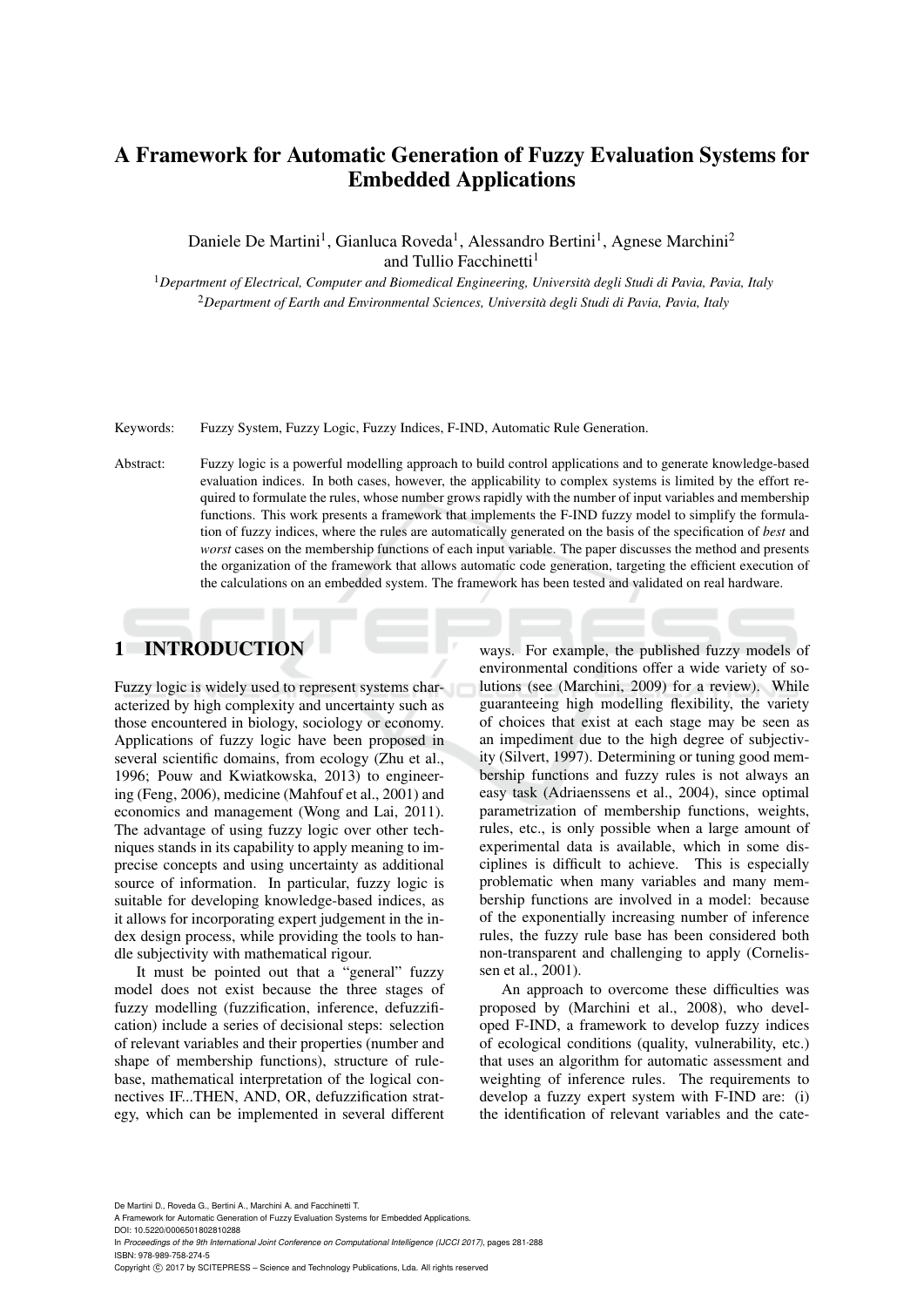gories that express attributes of the variables (e.g., low, medium, high), designed in the form of fuzzy membership functions; (ii) the identification of the 'best-case' and 'worst-case' categories, (iii) the assessment of variable weights (optional) and (iv) the definition of output categories. F-IND generates a graphical user interface for a rapid and easy processing of input data, to produce a risk value (model output) between 0 and 100. The main advantage of F-IND is that it does not require the manual definition of fuzzy rules, since such rules are automatically derived from the distances calculated between membership functions. The automatic calculation requires the association of a 'worst' and a 'best' membership function to each variable. Best and worst functions represent the references to calculate the weights that are used for the automatic derivation of the rules.

This work describes a framework for the efficient implementation of the F-IND method. The paper firstly recalls the mathematical details of the method introduced in (Marchini et al., 2008). The main contribution consists in the description of the software framework that implements the method. A dedicated configuration format based on the TOML language is used to define the model, i.e., the parameters of variables and membership functions. The description of the model feeds a program that generates the source code implementing the model. The generator program is written in Python language, which allows a straightforward and flexible implementation, while the generated code is standard C language, which favors the portability on any computing platform – with specific attention to resource constrained embedded systems – and efficiency of the execution. The performance of the generated code is evaluated on real hardware (Arduino embedded board).

The automatic generation of rules in fuzzy inference systems is a topic that was tackled from different perspectives. (Angelov and Buswell, 2003) adopts genetic algorithms to derive fuzzy rules from data, providing the benefit of neural networks with the expressiveness of fuzzy systems. Template-based code generation methods are already available (Hasan, 1994). However, on one hand, the existing frameworks do not address the automatic generation of rules provided by F-IND. In (McCarty et al., 2013), a framework for automatic generation of a fuzzy controller is proposed. The focus is on visual tools to configure, model and run the controller. Indications on automatic rule generation are given also in (Byte Craft, 2008) for traditional models.

### $\mathbf{2}$ **SYSTEM MODEL**

The proposed framework implements the F-IND method, i.e., an approach that simplifies the definition of the rules in a fuzzy inference system. The F-IND method is based on the Mamdani model, since it puts into relationship input and output fuzzy sets; the output sets can be defuzzified to determine the crisp value of the index.

The method is designed to simplify the definition of fuzzy indices. The main advantage of F-IND is the possibility to express the inference rules between inputs and outputs by defining a reduced number of parameters. Indeed, the method uses such parameters associated to input variables to calculate a set of weights, thus allowing for an automatic definition of the rules; the designer is thus exempted by the manual definition of the rules.

We consider a fuzzy model with  $N_{in}$  input variables  $\mathcal{V}_i$ ,  $i \in [1, N_{in}],$  valid in the interval  $[\mathcal{V}_i^{min}, \mathcal{V}_i^{max}].$ Each variable  $V_i$  is defined as a set of  $M_i$  membership functions, denoted as  $f_j^i(\cdot)$ ,  $j \in [1, M_i]$  (e.g., variable  $V_i$  has  $M_i = 3$ , and  $f_1^i \equiv$  "low",  $f_2^i \equiv$  "medium",  $f_3^i \equiv$  "high").

With this notation, in standard fuzzy models the number of rules to define is:



The F-IND method reduces the number of parameters to tune to  $\Box$ 

$$
N=2 N_{ii}
$$

This is an important feature, since rule definition can be both a time consuming and challenging process.

Notice that these parameters only refer to those necessary to define the fuzzy rules. In particular, the parameters that define the membership functions are not accounted, since we assume that the same effort is required in the traditional model as in F-IND to define the membership functions.

There are some requirements to be satisfied to guarantee the correctness of the calculations:

- Membership grades are in the  $[0, 1]$  interval;
- For every input variable  $V_i$  it must hold:

$$
\forall x \in \left[\mathcal{V}_i^{\text{min}}, \ \mathcal{V}_i^{\text{max}}\right], \sum_{j=1}^{M_i} f_j^i(x) = 1 \tag{1}
$$

• For every variable  $V_i$ , there are at most two non null membership grades for any given point  $x$ , i.e.:

$$
\forall x \exists j : \begin{cases} f_j^i(x) \neq 0, & j \le M_i \\ f_{j+1}^i(x) = 1 - f_j^i(x), & j < M_i \\ f_k^i(x) = 0, & k \neq j, j+1 \end{cases}
$$
(2)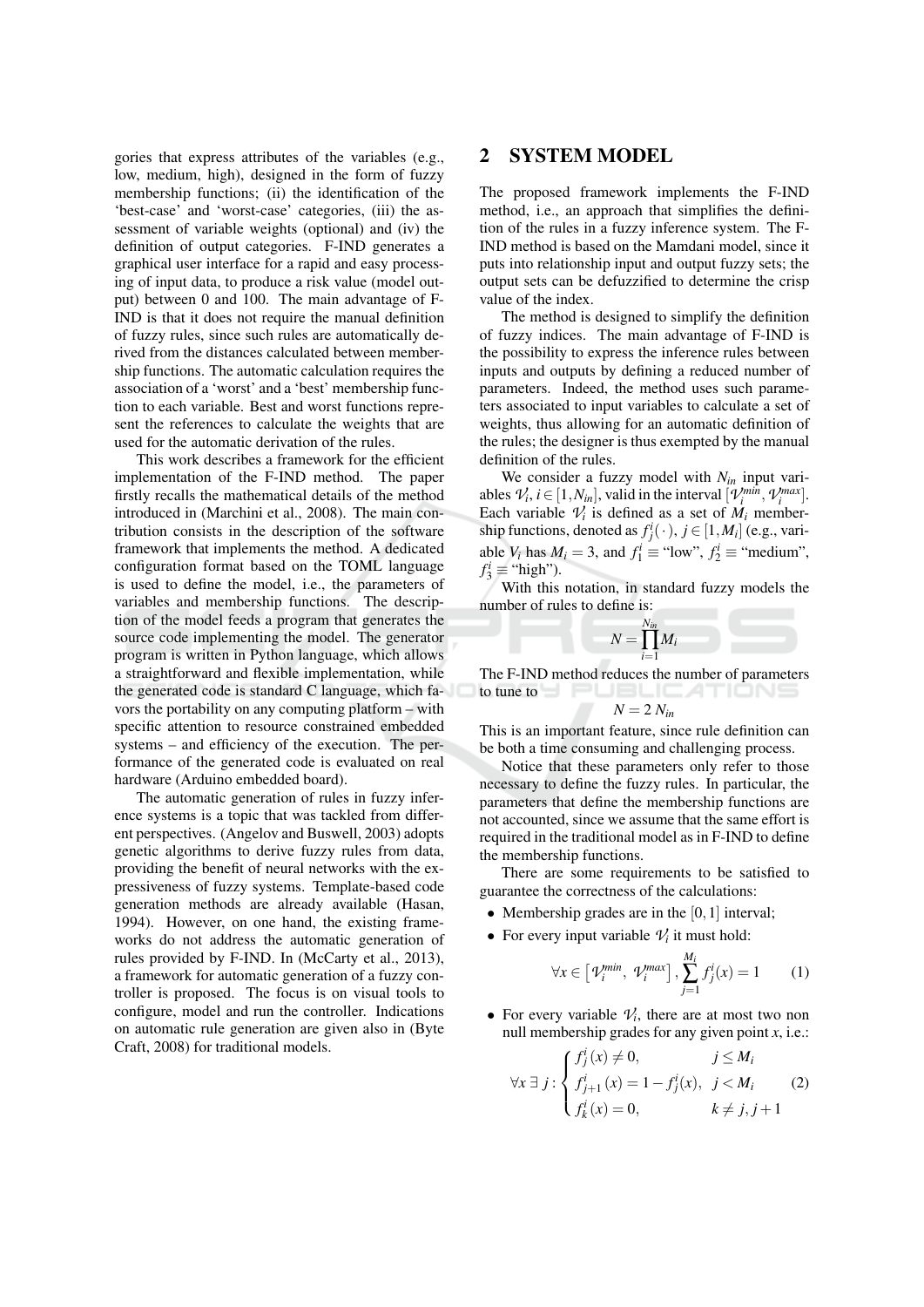

Figure 1: Examples of desired behaviours of the index for a particular input variable  $V_i$ : on the left the case of *best* and worst cases on the boundaries and on the right the case of best case within the valid range of the variable  $V_i$ .

When a variable  $V_i$  is evaluated for a given input value  $x$ , we say that such variable is *full degree* if  $\exists f_j^i : f_j^i(x) = 1.$ <br>This section will describe the methodology behind

the F-IND framework, from the definition of inputs to the process of weights assignment and the actual calculation of the index.

#### $2.1$ **Inputs and Outputs**

The definition of a fuzzy variable under the F-IND method requires the association of *best* and *worst* cases to each variable. The *best* and *worst* membership functions define, respectively, the most and the less favourable cases w.r.t. the corresponding variable. The calculation of the weights that define the fuzzy rules is based on the distances between membership functions of a variable. Figure 1 shows the *best* and *worst* values of a variable in the range  $[\mathcal{V}_i^{min}, \mathcal{V}_i^{max}]$ .

As mentioned before, the number of model parameters required by this method is reduced to  $N =$ 2  $N_{in}$ , i.e. the definition of *best* and *worst* cases for each input variable.

#### $2.2$ **Weights**

The F-IND method overcomes the problem of manual rule definition by means of an automatic rulesassessment procedure. This is based on the qualitative concept of *best* and *worst* membership functions described in section 2.1. Indeed, the meaning of these concepts is that the maximum value of the fuzzy index is obtained when the membership grade of the best membership functions is 1 for all the variables. Similarly, the minimum value of the index (i.e., equal to zero) is obtained when the membership grade of the worst membership functions is 1 for all the variables.

The weights used in the F-IND model are essentially the distances of the membership functions rep-



resenting the properties of a variable from the *worst* function of the same variable. Such a distance depends on the shape of the membership function and their "proximity" along the horizontal axis.

For each variable, the *best* and *worst* membership functions must be distinct. Moreover, any of the available functions can be selected as *best* and *worst* cases. The procedure to calculate the distances between the membership functions ensures that such distance has always the highest possible value between *best* and worst functions. This is achieved using the concepts of internal distance and external distance. The actual distance of the considered membership function is either equal to the internal or the external distance depending on the position of the function w.r.t. the worst and best functions.

Since most of the systems are affected by *best* and worst cases placed on the boundaries of the input interval, only the concept of internal distance is relevant and will be discussed in this section, while both are implemented in the code.

The *internal distance* is defined as the sum of two values: the *internal difference* and the *internal gap*. The former value is defined as the integral of the absolute value of the difference between the two adjacent membership functions. This value is calculated by eq.  $(3)$ .

$$
id_{j,j+1}^{i} = \int_{\gamma_{i}^{min}}^{\gamma_{i}^{max}} ||f_{j}^{i}(x) - f_{j+1}^{i}(x)|| dx
$$
 (3)

Figure 2 shows the calculation of *id* for  $f_i^i = A$  and  $f_{j+1}^i = B.$ 

The *internal gap*  $ih_{i,j+1}^{i}$  is instead defined as the integral of the "hole" between the two adjacent membership functions, as shown in fig. 3, as calculated in eq.  $(4)$ .

$$
ih_{j,j+1}^i = \int_{\gamma_i^{min}}^{\gamma_i^{max}} h_{j,j+1}^i(x) \, dx \tag{4}
$$

The term  $h^{i}_{i,i+1}$  in eq. (4) is defined in eq. (5), where  $\bar{x} \in [\mathcal{V}_i^{min}, \mathcal{V}_i^{max}]$  is the value such as  $f_j^i(\bar{x}) = f_{j+1}^i(\bar{x})$ .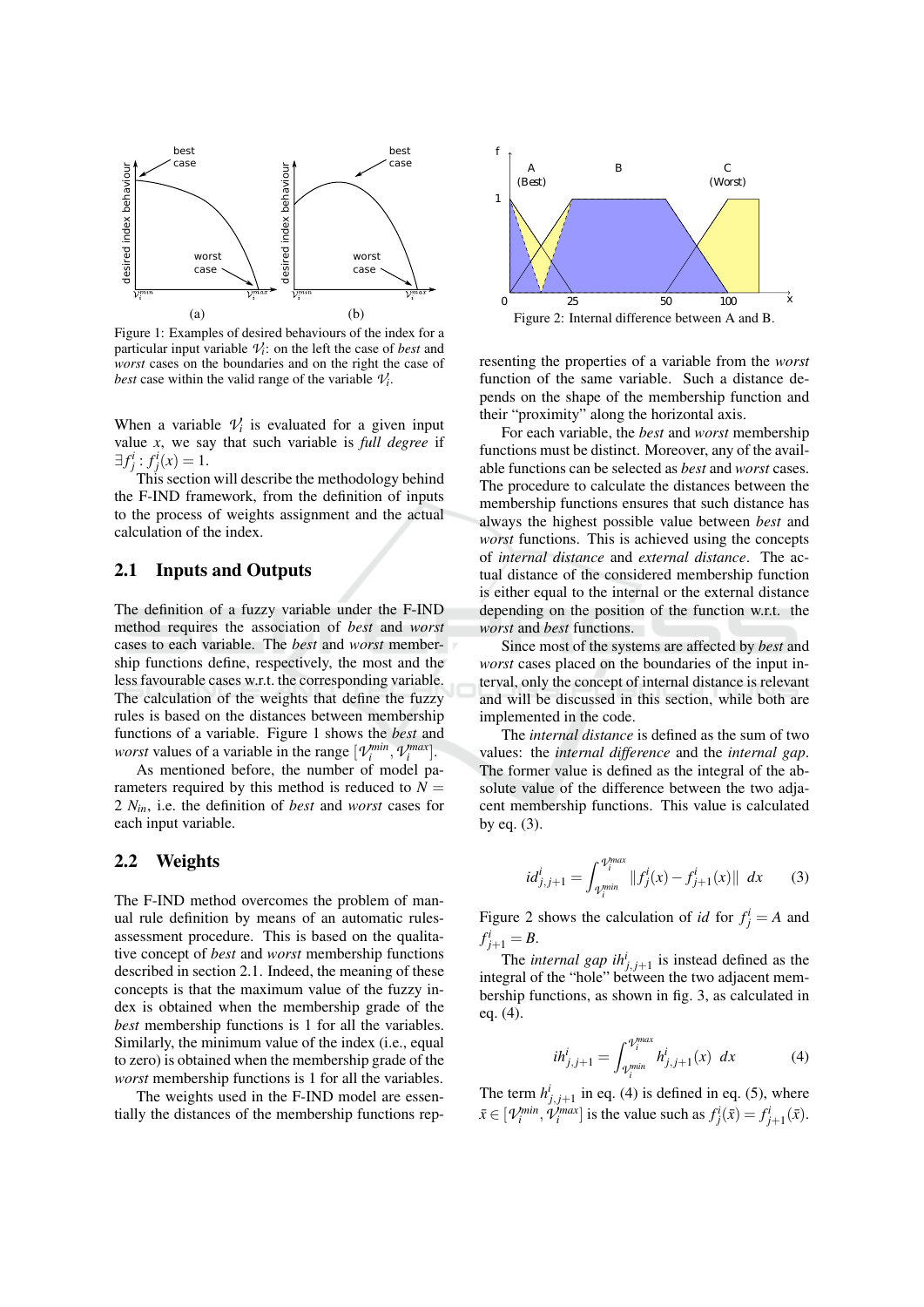

$$
h_{j,j+1}^{i}(x) = \begin{cases} 1 - f_{j}^{i}(x), & \text{if } x < \bar{x} \\ 1 - f_{j+1}^{i}(x), & \text{if } x \ge \bar{x} \end{cases}
$$
 (5)

The *internal distance* between two adiacent membership function belonging to the  $i$ -th variable is derived as in eq.  $(6)$ .

$$
ID_{j,j+1}^i = id_{j,j+1}^i + ih_{j,j+1}^i \tag{6}
$$

This way, all the distances between consecutive member functions can be calculated.

Once the distance between adjacent functions is known, it is possible to calculate the distance of any function from the worst function. The distance between the *j*-th and the  $(j+n)$ -th functions is the sum of the distances between consecutive functions  $f_k^i$  and  $f_{k+1}^i$  for all  $k \in [i, j+n-1]$  (see eq. (7)).

$$
ID_{j,j+n}^i = \sum_{k=j}^{j+n-1} ID_{k,k+1}^i \tag{7}
$$

The calculation of the weight associated to the  $j$ -th membership function  $f_i^i$  assumes that  $ID_{i,w}^i$  is the distance between  $f_i^i$  and the *worst* function, while  $ID_{h,w}^i$ is the distance between the *best* and *worst* functions. The weight  $W_i^i$  associated to  $f_i^i$  is calculated as in eq.  $(8)$ .

$$
W_j^i = \frac{ID_{j,w}^i}{(\mathcal{V}_i^{max} - \mathcal{V}_i^{min}) \sum_{i=1}^{N_{in}} ID_{b,w}^i}
$$
(8)

This normalization process is performed in order to have weights independent from the variable range.

#### $2.3$ **Index Calculation**

Once the weights have been calculated, the F-IND approach can be applied to the input values. Given an input, only the membership functions that obtain a nonzero membership grade are considered to define the active rules. For evaluating each rule the and operator is used, implemented as the multiplication operator.

Since for each input the maximum number of membership functions with non null degree is two.

as in eq.  $(2)$ , the maximum number of active rules is  $N = 2^{N_{in}}$ , with  $N_{in}$  being the number of input variables.

Denoting with  $V_k$  the product of all the membership functions in the active rule  $R_k$ , as:

$$
V_k = \prod_{\{i \in [1, N_{in}], f_j^i \in R_k\}} f_j^i(x) \tag{9}
$$

and  $W_k$  the sum of the weigths of the same membership functions, as:

$$
W_k = \sum_{\{i \in [1, N_{in}], f_j^i \in R_k\}} W_j^i(x) \tag{10}
$$

where  $f_i^x$  is the *i*-th membership function, present in the  $k$ -th active rule.

We define the weight of the *l*-th membership function of the output as:

$$
W_l = \sum_k V_k f_l(W_k)
$$
 (11)

Finally, the output index is calculated using eq. (12).

$$
I = 100 \cdot div \cdot \sum_{l} l \cdot W_{l} \tag{12}
$$

**JBLICATIONS** 

where  $l$  is the index of the membership function and *div* is defined as:  $div = (N_{out} - 1)^{-1}$  with N<sub>O</sub> being the number of membership functions in the output variable

## 3 **SOFTWARE IMPLEMENTATION**

ogy pl

This section describes the implementation of the F-IND model and the organization of the implemented modules. The software framework is made by three main parts: two libraries of procedures that implement fuzzy systems, written in C and Python languages, and a template engine that automatically generates the source code from configuration and template files<sup>1</sup>.

#### **Operational Workflow** 3.1

The software implementation of the F-IND model is based on a configuration file that allows to define the components of the model (input and output variables, membership functions, etc.). Afterwards, the C library is created from the template engine and can be built into an executable program. Finally, the user can

 $\rm ^1 The$ project is available for download **at** https://github.com/lab-robotics-unipv/pyFUZZYgenerator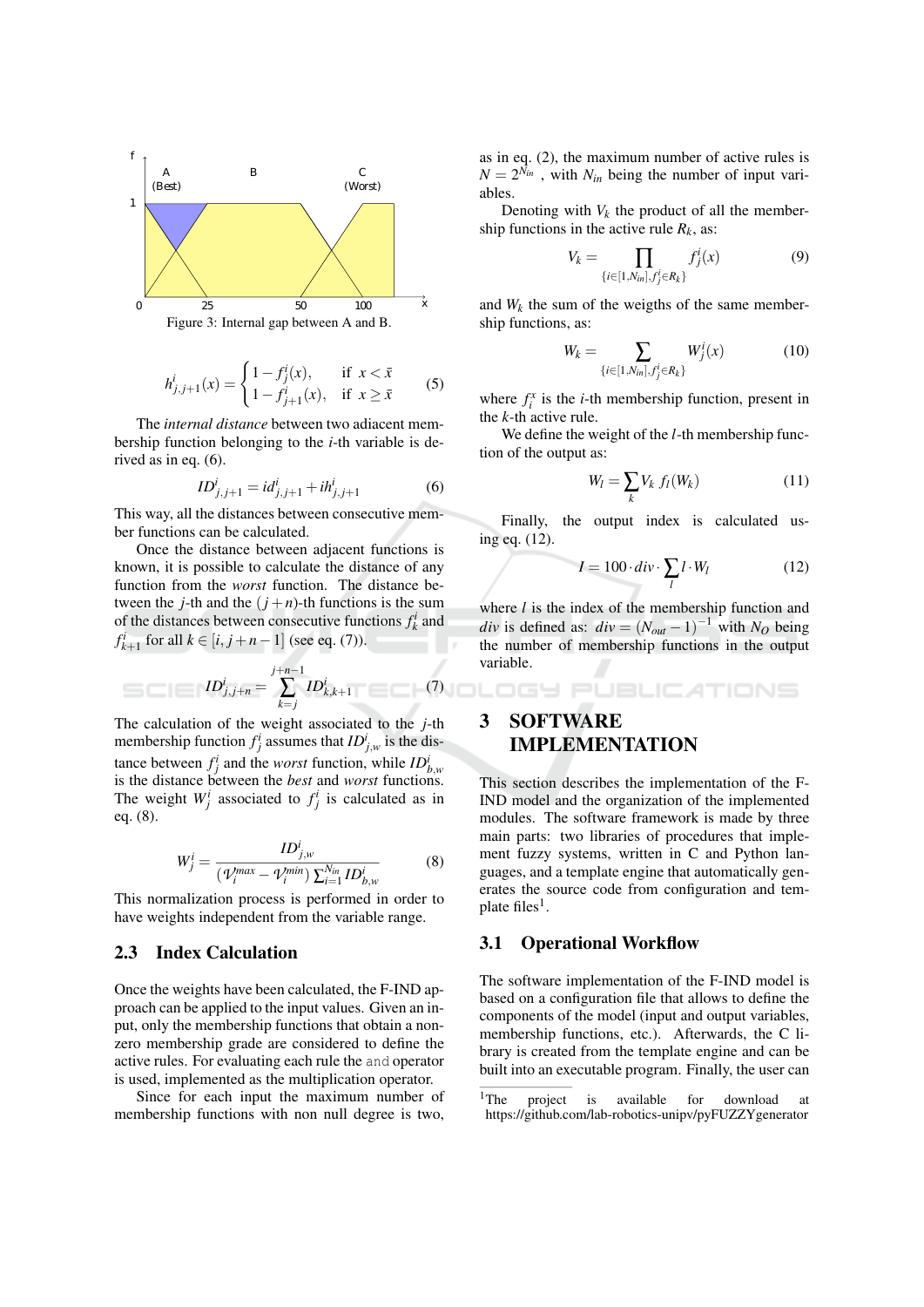run it either as a standalone C program or in a Python environment, both on a computer or on top of an embedded platform.

The whole process can be used to create and run either a standard Mamdani fuzzy system or a F-IND model. The latter is presented in details in this paper.

### $3.2$ **The Python Library**

Since the use of the C language to define the model from scratch could be a relatively time consuming operation, a dedicated library has been implemented using the Python language. Due to its simple syntax, powerful and modern features, and the availability of a huge set of libraries, the Python language represents an ideal solution for software prototyping, and to act as abstraction layer on top of more efficient (but less flexible) languages. Since the F-IND Python library generates pure C code, no native Python code is required to be executed for the calculation of index, which eliminates the well known overhead due Python code execution. This is obtained by means of a configuration process and a template engine that will be discussed below.

#### $3.2.1$ **Configuration of a Fuzzy Model**

To simplify the design and the implementation of a fuzzy model, the model can be configured by editing a dedicated configuration text file. In particular, the configuration file uses the TOML<sup>2</sup> syntax. TOML is a minimal text file format that is clear and readable, but still implements flexible data structures such as arrays and dictionaries.

The configuration facility can define either standard or F-IND fuzzy models, depending on the type field in the file. The two cases differ in terms of the information required to define a model: while standard fuzzy systems need the explicit definition of rules beside input and output details, F-IND models require the specification of *best* and *worst* functions for each input variable, while the rules are automatically derived as described in section 2.

The syntax used in the configuration file has been inspired by the Fuzzy Control Language (FCL) (IEC 61131-7, 2000). In the FCL the various components, such as variables and rules, are encoded in blocks. A custom configuration file format based on the TOML language was used instead of the standard FCL format for one main reason: the FCL format, despite being standardized, is not really widespread in computer science applications dealing with fuzzy systems.

```
[[model]]
name = "Example model"description = "Example model"version = "1.0alpha"type = "f-ind'
[[model.input var]]
    name = "I"description = "An input variable"best = "A"worst = "B"[[model.input_var.mf]]
        name = "A"type = "trapezoid"
        parameters = [0.0, 0.0, 0.7, 0.9][[model.input_var.mf]]
        name = "B"type = "triangle"
        parameters = [0.7, 0.9, 1.05][[model.output var]]
    name = "O"description = "The index value"best = "A"worst = "B"[[mode].output_var.mfl]
        name = "A"type = "triangle"parameters = [0.0, 0.0, 1.0][[model.output_var.mf]]
       name = "B"name = "B"<br>type = "triangle"
        parameters = [0.0, 1.0, 1.0]
```
Figure 4: An excerpt of the configuration format proposed in the framework.

This is due to its complicate format, which is difficult to parse. For this reason, only few libraries are available to parse FCL files. On the other hand, the proper encoding of fuzzy concepts using the TOML format allows a trivial parsing of the configuration file (this is done with one single instruction in Python), while libraries for parsing TOML files are available for dozens of programming languages, making this file format easily adoptable in other software projects that require the implementation of fuzzy models.

An excerpt of the configuration file format, containing the configuration of a single input F-IND system, is reported in fig. 4. The human readability and the straightforward syntax are evident in the example. The framework allows the use of commonly shaped membership functions, including trapezoids, triangles, crisps, sigmoids and gaussians. It is noticeable that the [[model]] syntax defines an array. This

<sup>&</sup>lt;sup>2</sup>Tom's Own Minimal Language: https://github.com/tomllang/toml.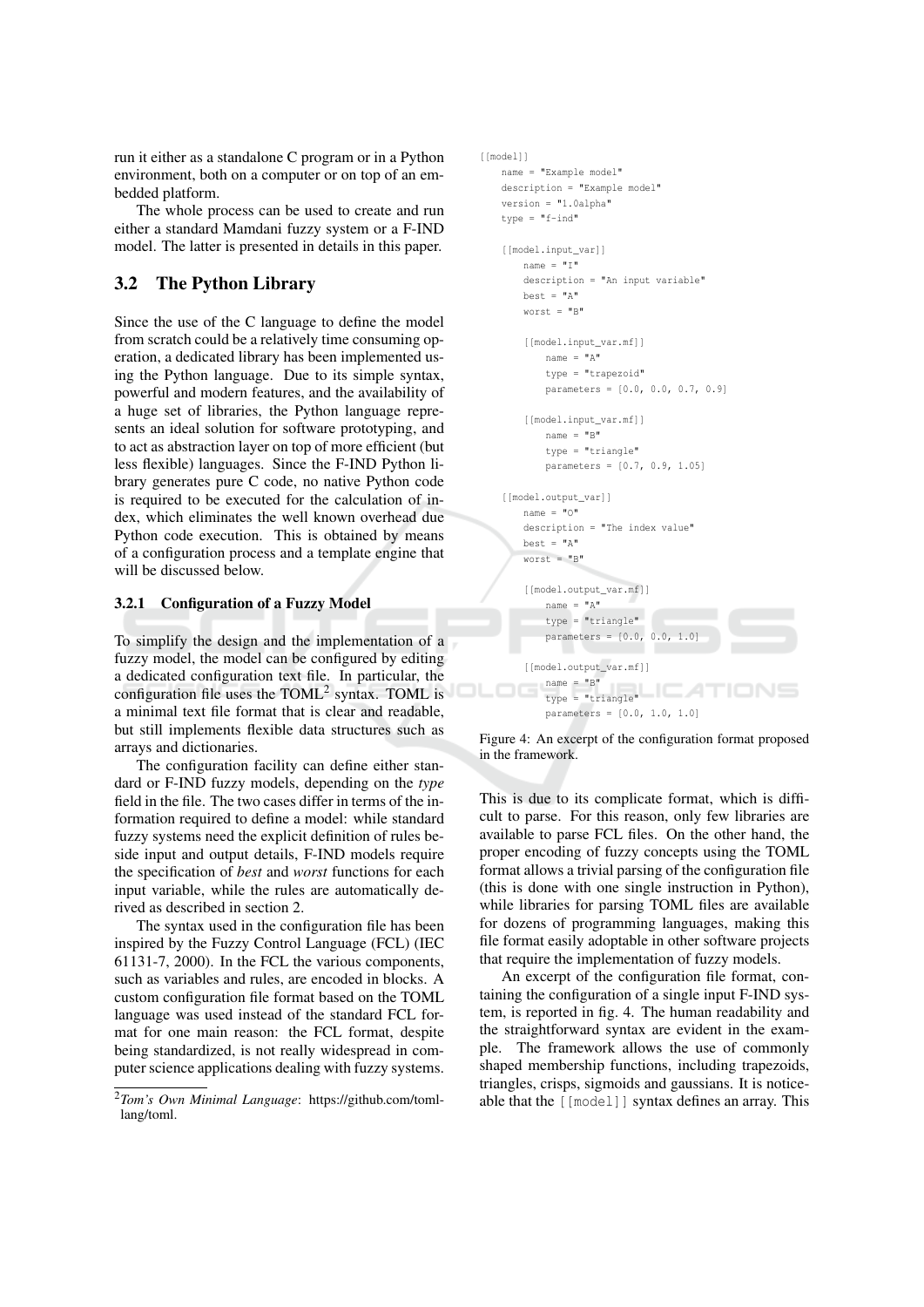means that in a single configuration file the user can define more than a single fuzzy model, allowing for the definition and the simultaneous generation of multiple, complex models.

# 3.2.2 Automatic Code Generation

The generation of the C code is done by means of templates that are filled with the proper parameter values to obtain a program that can be successfully built using standard ANSI C compilers.

In this project, the  $Jini^3$  text-based template engine was used. Thanks to its syntax, it is highly integrated with the Python programming language. Differently from basic template engines, where specific parts of the templates are filled with the right text, Jinja offers more flexible and powerful options including the embedding of pure Python objects and programming statements directly in the template itself, and template inheritance. These features allow a modular implementation of the framework, a clear and concise definition of the templates, which translate to a clear and readable C library.

The code generation follows a hierarchy of three different levels: the models are stored in separate files, one for each model, while the included logic to process each type of fuzzy model (e.g. F-IND or standard model) is included as a library only when there is at least one model requiring it. Finally, common files shared among all models are created and included, such as a main.c file containing the main function. This latter provides to the user an example on how each defined index can be initialized and executed. Descriptions for each model are generated from the TOML and provided as comments both in each model file and in the sample main.c.

The automatic code generation handles all but index calculation, which depends on the input and therefore must be calculated online. In particular, the automatic code generation uses eqs. (3) and (4) to calculate the distance between membership functions as in eq.  $(7)$  and evalutes the relative weights (eq.  $(8)$ ).

Model and variable names defined in the configuration file are used as identifiers in the code, to achieve the desired level of readability of the generated code. Some variable types are also automatically inferred by the model properties.

### $3.3$ The C Library

The goal of the proposed framework is to generate an executable program that suitably runs a fuzzy inference system on resource constrained embedded hard-

ware. Therefore, C programming language has been chosen for its resource efficiency. The generated C code is structured in several libraries containing the procedures to compute the supported fuzzy indexes. The source code of each index is written within a dedicated .c, along with the necessary parameter values to implement the index. These values include the references to input and output membership functions and the normalized weights. All these values are statically allocated in memory to optimize the memory usage in the constrained environment that characterizes typical embedded applications. Dynamic allocation (the family of malloc functions) is not used in the library since several platforms do not support it. Most of the required memory is used to store models parameters; the index calculation only makes use of a few local variables. As a side benefit, this approach allows to estimate the required memory beforehand. Moreover, thanks to eq.  $(2)$ , we know that only up to two adjacent membership functions have non-null value, and their values are related, since they sum up to 1. Therefore, once the first "active" membership is identified, there is no need to calculate nor to store the next membership values. As a result, exactly one value per input variable is stored, and possible time consuming calculations are eliminated; this is especially relevant when complex functions need to be evaluated.

Valgrind analysis shown that around 90% of the computation time is spent in detecting and evaluating the membership functions having non-null value, and to calculate the automatically generated rules. Therefore, the optimization of the code focused on the evaluation of the rules (see eqs.  $(9)$  and  $(10)$ ). An efficient method to evaluate such equations is to store the indexes of the first active membership function for each variable – and their values – into one-dimensional arrays, which are indexed using a properly encoded bitmask. In particular, the indexes of the first active MF and their values for each variable are stored and indexed using a properly encoded bit-mask. The advantage is that the update of the bit-mask is done efficiently.

Furthermore, when a variable is detected to be full degree, half of the remaining rules, i.e., those including the adjacent membership function (which has degree equal to 0) can be skipped. An empirical evaluation of this behaviour is reported in section 4.2.

As consequence, the worst case computation time (WCET) corresponds to the evaluation of all the rules.

 $3$ Jinja template engine: http://jinja.pocoo.org/.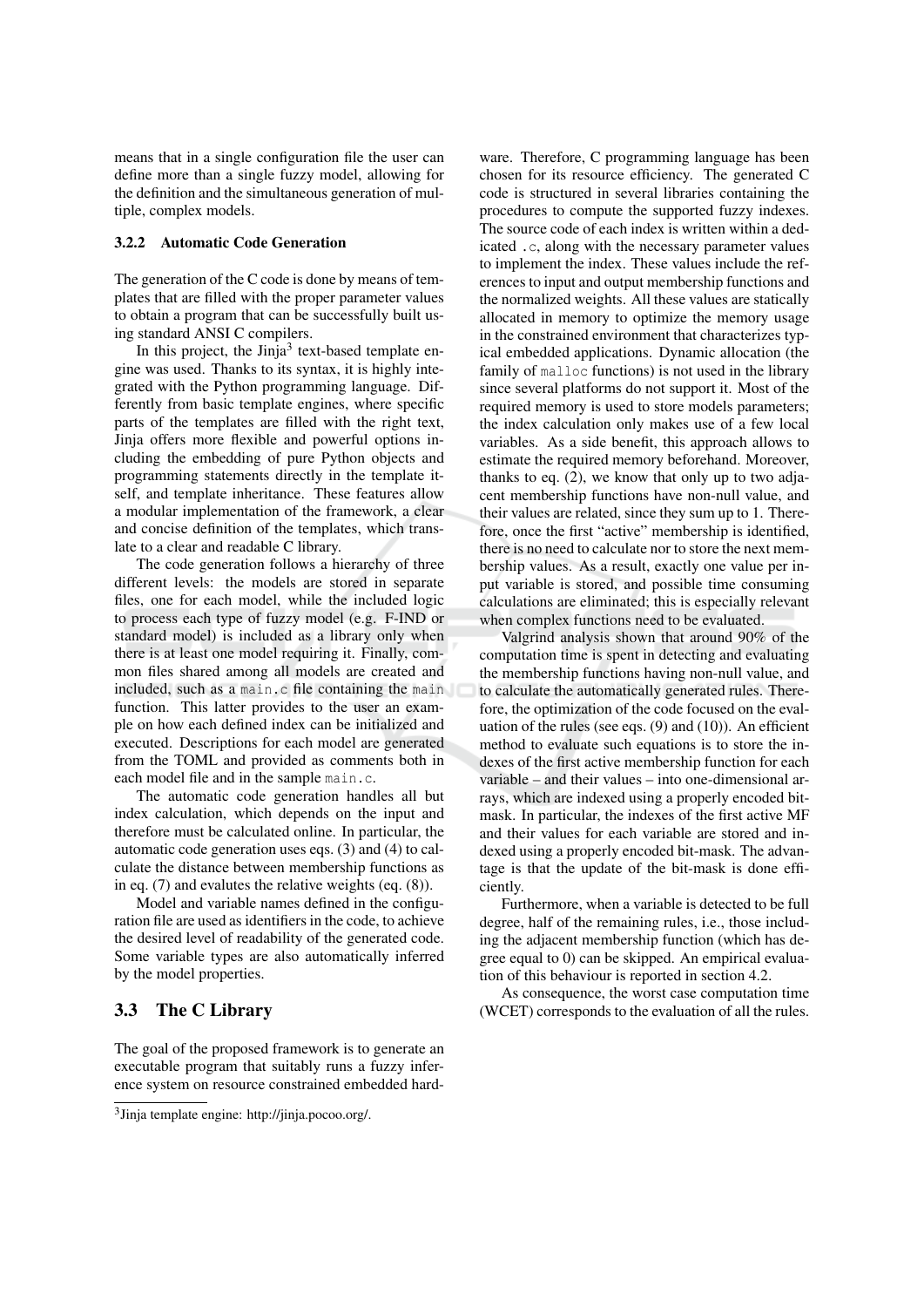## 4 **EXPERIMENTAL RESULTS**

This section evaluates the performance of the F-IND library on the real hardware of an embedded platform. The goal is to assess the computational performance of the generated C code running on top of an embedded micro-controller. For this reason, the experiments define a simple index based on the measurements from an accelerometer interfaced to the microcontroller. The F-IND index runs on the embedded board and is required to produce an indication of the planarity of the board in the 2D space. The index shall be equal to 100% when the inclination of the board is null; the index value decreases when the two angles increase. The angles along the two orthogonal axes are denoted with  $\alpha$  and  $\beta$ . They can assume values in the interval  $[0^{\circ}, 60^{\circ}]$ . The index is designed such that it is less sensitive to changes in the low range of the  $\beta$ angle, while being equally sensible to both angles for high values of the angles. These specifications translate to the membership function depicted in figs.  $5(a)$ and 5(b), respectively for  $\alpha$  and  $\beta$ .

Figure  $5(c)$ , instead, shows the same relationships in a surface plot.

#### **Hardware Setup** 4.1

The assessment of the computational performance of the F-IND index was carried out on the Arduino Pro Mini 3.3 V board, which is a low-end development board with rather constrained memory and processing power. It features an ATmega micro-controller without floating point operations unit  $(FPU)^4$ . The board is connected to the computer by an FTDI to USB connector that is used both for programming and for serial communication between the two devices.

The microcontroller samples acceleration measurements from a ADXL335B accelerometer<sup>5</sup>. An analogue signal is sampled for each of the three axes. These values are fed into the C function that calculates the index, and both the index and timing information are sent to the computer for logging.

# 4.2 Results

The full program occupies 555 B of memory, around 27% of the total memory available to the Arduino Pro Mini. Since the serial library alone takes 198 B of memory, it turns out that the fuzzy library alone

requires about 357 B of memory using the defined model. The time required for the index calculation ranges from  $500 \,\mu s$  to  $2500 \,\mu s$ , depending on input values (as explained in Section 3.3).

The performance of the generated C code was tested on more complex models to evaluate the scalability of the solution as a function of the number of model parameters (i.e., the number of variables). The test was performed on the same Arduino Pro Mini platform, where increasingly larger indexes were run and fed with random input values. Figure 6 shows the memory usage as a function of the number of input variables, either in case of 3 and 5 membership functions per variable. The memory usage changes almost linearly with the number of input variables, while it increases with the number of membership functions. The memory occupation *mem* can be approximated using the following linear regression:  $mem =$ 29.5  $\cdot M + 98.98$  B. The  $R^2$  value is 0.99.

As mentioned in section 3.3, the time required to compute the index greatly depends on the number of inputs, while it does not significantly change with the number of membership functions used to define the input variables. Figure 7 shows the time required to calculate the index using two different models, having 4 and 5 input variables respectively; each variable has 5 membership functions in both cases. The models are fed with random input values. As can be seen in the figures, the computation time required by the index calculation is distributed in a number of discrete clusters, depending on the number of full degree variables, which in turn depends on the input values. Defining  $N_{full}$  as the number of full degree variables, and  $C$  the time required to evaluate one single rule, it holds that the time required to evaluate the index is around Time =  $2^{N_{in} - \hat{N_{full}} \cdot C}$ , with small approximations due to execution overheads, which lead to small variability within each cluster. As a consequence, the WCET is obtained when  $N_{full} = 0$ , i.e. when the number of active rules is maximum  $(2^{N_{in}})$ .

## 5 **CONCLUSIONS**

This paper presented a framework for the generation of software programs that implement fuzzy indices with automatic generation of inference rules. The latter feature leverages the F-IND model, which was proposed with the aim of simplifying the specification of models to define fuzzy indices.

One relevant contribution was the introduction of a file format to describe fuzzy models that is based on a standard text format, making it straightforward to parse the new format for both read and write opera-

 $4$ The complete specifications can be found -at https://www.arduino.cc/en/Main/ArduinoBoardProMini.

 $^5\mathrm{The}$ complete datasheet can be found -at https://www.sparkfun.com/datasheets/Components/SMD/ adxl335.pdf.